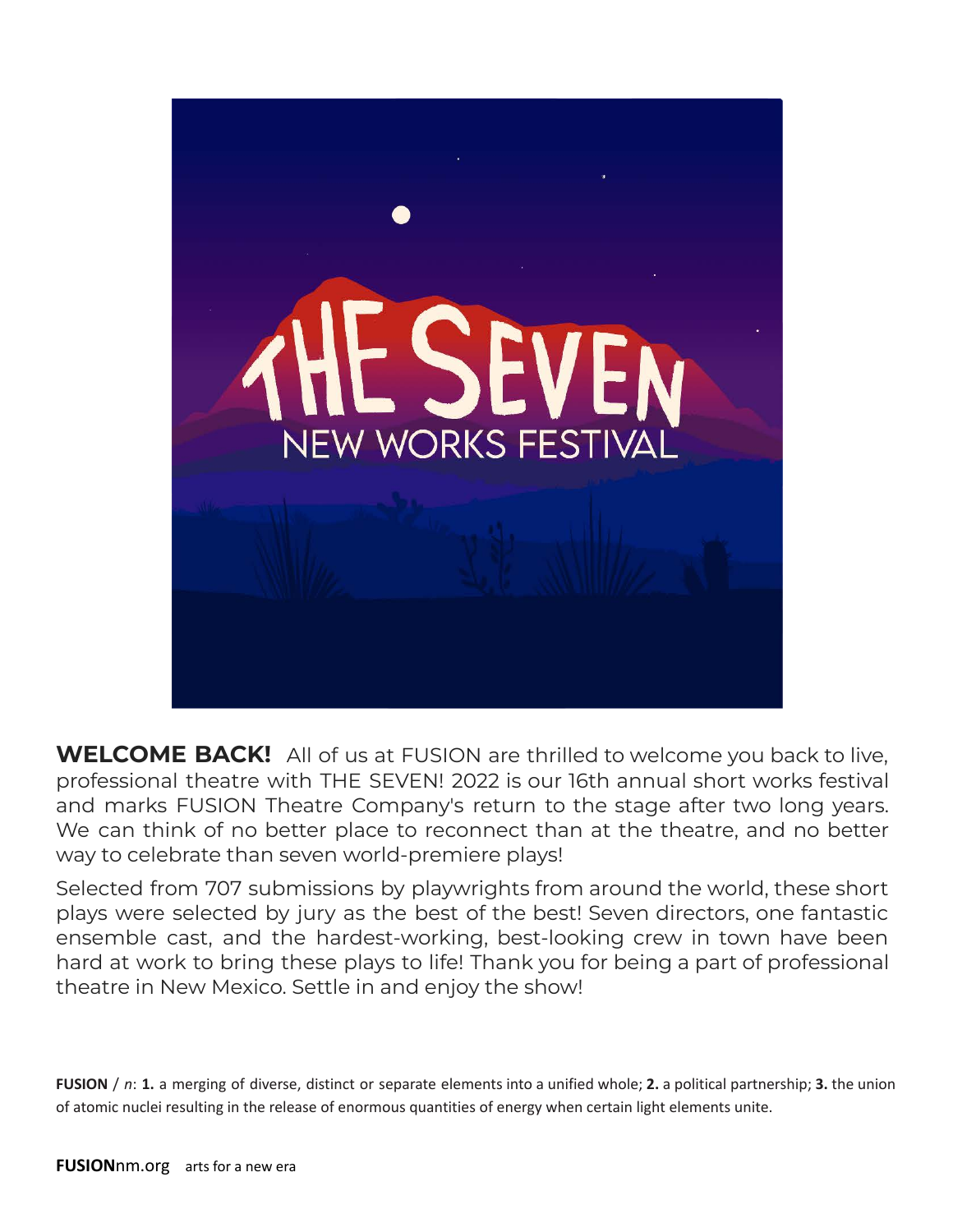## **THE SEVEN - 2022**

| Stealing Sleep   Jeffrey Neuman, Denver, CO                                                                                                                                                         |                                                                                   |         |                        |  |  |
|-----------------------------------------------------------------------------------------------------------------------------------------------------------------------------------------------------|-----------------------------------------------------------------------------------|---------|------------------------|--|--|
| <b>Director</b><br>W                                                                                                                                                                                | Jen Grigg*<br><b>Kate Costello</b>                                                | S       | <b>Grey Blanco</b>     |  |  |
| Box of Teeth   Tori King Rice, Lakeside, CA<br><b>Director</b><br><b>Dodie Montgomery</b>                                                                                                           |                                                                                   |         |                        |  |  |
| Leigh                                                                                                                                                                                               | Laurie Thomas*^                                                                   | Tim     | <b>Kyo Torres-Chen</b> |  |  |
| Timepiece   E.A. Gray, Santa Fe, NM<br>Laurie Thomas*^<br><b>Director</b>                                                                                                                           |                                                                                   |         |                        |  |  |
| Man                                                                                                                                                                                                 | Paul Blott*                                                                       | Woman   | Nancy Jeris*           |  |  |
| A Tale of an Unexpected Gathering and Romance Made Absurd in the<br>Telling   Rob Dames, Los Angeles, CA<br>Jacqueline Reid*^<br>Director<br>Not-Here William Sterchi<br>Douglas Stewart*<br>Justus |                                                                                   |         |                        |  |  |
| Man                                                                                                                                                                                                 | <b>David Sinkus*</b>                                                              | Woman   | <b>Wendy Scott</b>     |  |  |
| <b>Intermission</b>                                                                                                                                                                                 |                                                                                   |         |                        |  |  |
| A Twin Out of Time   Rom Watson, West Hollywood, CA<br><b>Aaron Worley</b><br>Director                                                                                                              |                                                                                   |         |                        |  |  |
| Penelope                                                                                                                                                                                            | Jen Grigg*                                                                        | Matthew | <b>Matt Heath</b>      |  |  |
| Two Centuries Without Theatre   MJ Cox, Boston, MA<br><b>Robb Sisneros</b><br><b>Director</b>                                                                                                       |                                                                                   |         |                        |  |  |
| Ruth                                                                                                                                                                                                | <b>Evening Star Barron</b> David Moyes Gerome Olona<br>John Carnes Tait Alexander |         |                        |  |  |
| <b>Bradford Gromelski Jury Award Winner</b>                                                                                                                                                         |                                                                                   |         |                        |  |  |

We Jump Broom | Mildred Inez Lewis, Inglewood, CA

**\* Member, Actors' Equity Association**

**^ Associate Member of the Society of Stage Directors and Choreographers**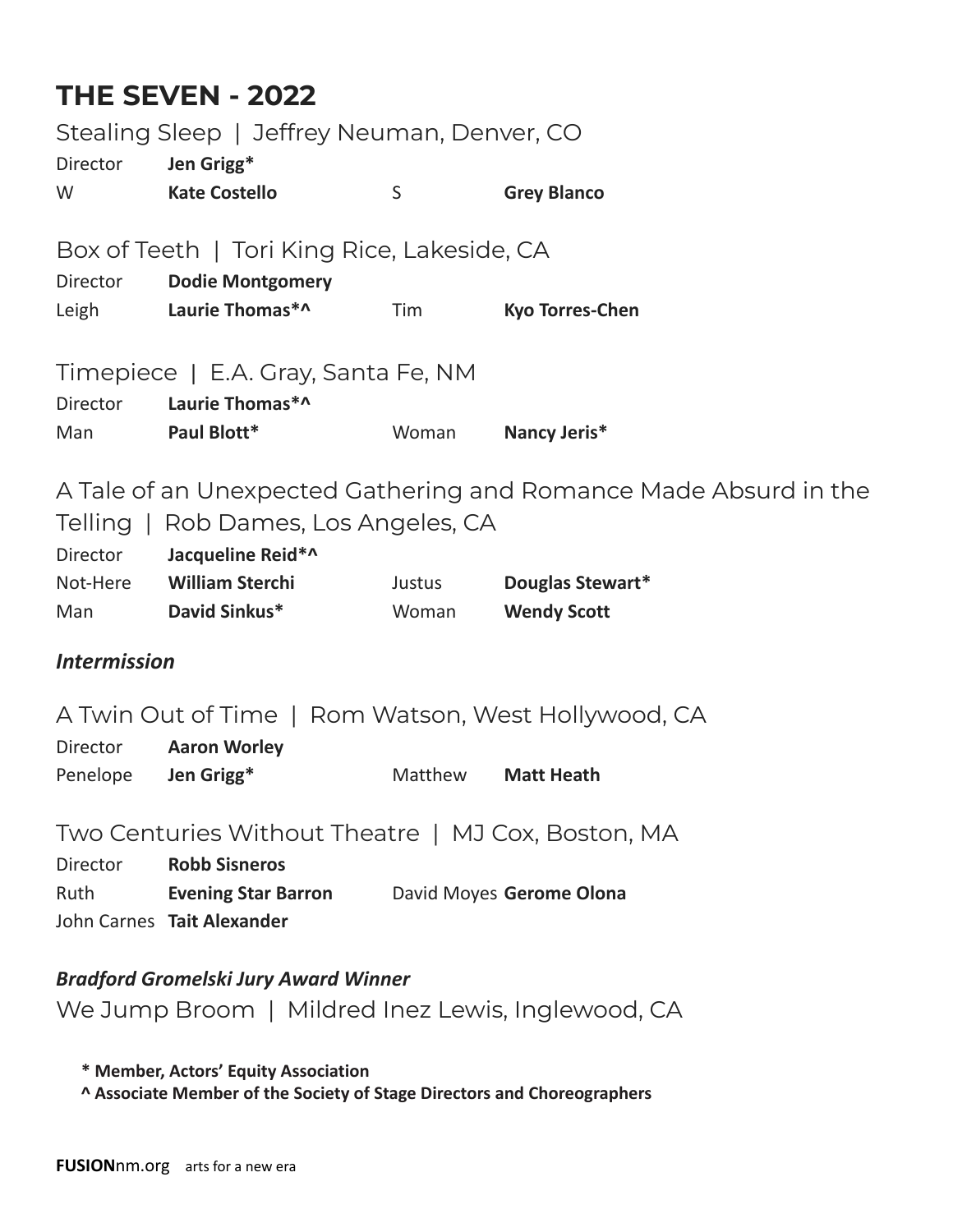## **PLAYWRIGHTS**

**MILDRED INEZ LEWIS is the 2022 [Bradford Gromelski](https://www.fusionnm.org/quantum-garden) Jury Award winning playwright. Bradford was a past juror of THE SEVEN, a past FUSION main stage director, and a Professor Emeritus/playwright at Iona College in New York. Now deceased, he was the father of company co-founder Dennis Gromelski.**



**MILDRED INEZ LEWIS** was recently selected for *A Different Myth*, a joint project of the American Myth Center and Different Strokes. She will be expanding *Juked*, her adaptation of Sophocles' Electra. The short version of *Juked* will be produced by the Towne Street Theatre at A Noise Within's Noise Now! She is a finalist for the Wake Forest University/North Carolina Black Repertory Company's Finding Holy Ground commissions. Her short piece *Suitcases* is being produced by Ensemble Studio Theatre-LA in its Early Bird Special. Her full-length comedy *The Women's Annex* will premiere at Central Works in Berkeley this fall. Mildred's plays are published by Broadway Play Publishing, LazyBee and NextStage Press. She lives in greater Los Angeles and writes for Antaeus, Company of Angels, PlayGround-LA, and Towne Street Theatre.



**MJ COX** is the creator of the interactive street theatre experiences *Ghosts of the Freedom Trail* and *Bloodlust: Mysteries of Victorian Boston*. For more information go to: [humanmirror.org](http://humanmirror.org/) . His play *Medea* won the Jersey Grotowsky Award for Best New Play and his films have appeared in festivals throughout the world. He lives in Boston where he writes and creates learning games.

**ROB DAMES** has enjoyed a long career writing for the theater, television and film. Over his career, he has written for producers: Aaron Spelling, Witt-Thomas-Harris, Ed. Weinberg, Gary Nardino, Miller/Boyett and Steven Spielberg. His play, *Virginia Throws A Wake* was a finalist for the Reva Shiner Comedy award. His drama, *Hauntings* was a finalist for The Stanley Drama Awards. His social/thriller, *Nowhere Man* was performed at the 2018 Broadway Bound Theatre Festival in NYC. Other recent productions include: *Prepping For Widowhood*, *Hauntings*, *For All We Know*.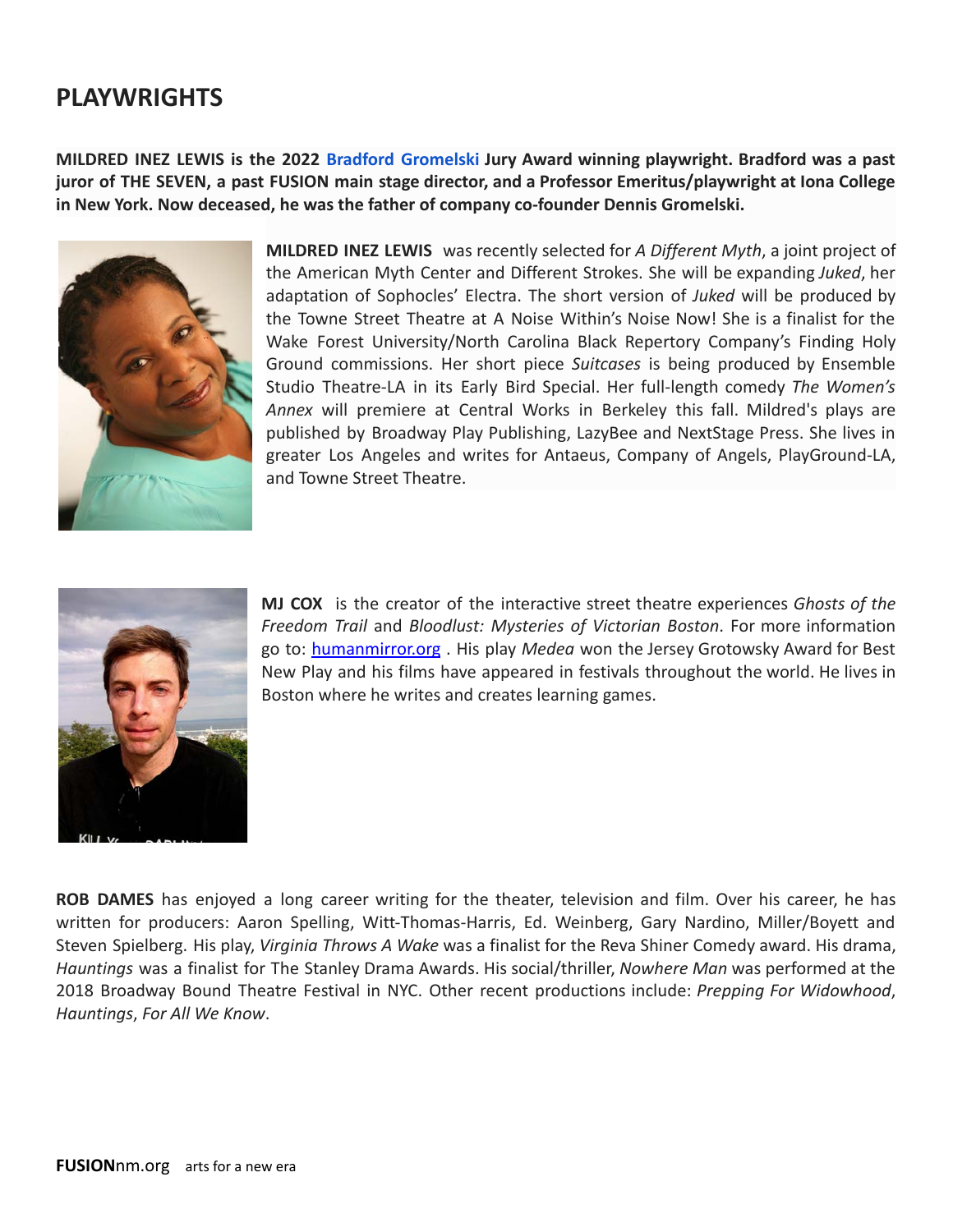

**E.A. GRAY** (also known as Lisa Gray Fisher) leads an intertwined life as writer, mother, teacher, wife, and writes for the joy and wonder of exploring the prismatic realms she dwells in. Her short screenplays have won awards in various competitions and a production of her short play *Hijacked* received an audience award. Gray's novels, *Full Body Wag* and *Memory's Fire*, have been well received and reviewed. Gray's short fiction, poetry, and essays have appeared in several journals, including *War, Literature, and Arts*; *Sage Trail*; *The Christian Science Monitor*; *Mediphors*; *Treasure House*; *stet;* and *Breakfast All Day*. For more information visit [summerwoodpress.com.](http://summerwoodpress.com/)



**TORI KING RICE** (she/her) is a playwright, teaching artist, actress, and co-host of the Hey Playwright podcast. She has enjoyed productions with Scripps Ranch Theatre, New Play Café, The Magnetic Theatre, SMoCA (Scottsdale Museum of Contemporary Art, Lit Lounge), and Spark! Powerhouse Theatre, as well as site-specific and immersive theatre in cafes and courtrooms. Select plays include *Like Ivy* (Magnetic Theatre Company 2021; Scripteasers 1st place 2018); *Devil-in-a-Box* (Scripteasers 1st place 2019); *The Hunt(s)* (Emporia State University 2022; SRT 2019); *Tiny* (SRT 2015); *Sisters in the System* (commission - Playwrights Project), and *The More Men Weigh* (Edmonton Fringe, Critic's Pick). She moderated the TYA track at the 2022 Inge Festival with her Hey Playwright co-host, Mabelle Reynoso. She holds an MFA in Creative Writing, Playwriting, from ASU. [www.toriking.com](http://www.toriking.com/)



**JEFFREY NEUMAN** is an award-winning playwright whose work has been performed at theaters, festivals, and universities across the United States, Australia and the United Kingdom. His plays have been produced and/or developed by Emerging Artists, Denver Center Theatre Company, LaMaMa Experimental Theatre Club, Kennedy Center, Edge Theatre Company, National Public Radio, Stage Left, FUSION Theatre Company, Edinburgh Fringe, and the Samuel French Off Off Broadway Festival, among many others. He is an O'Neill Finalist (2021), Heideman Award Finalist (2012), cofounder of Colorado's Rough Draught Playwrights, Literary Advisor for Benchmark Theatre, and Colorado's Regional Ambassador for the Dramatists Guild of America. His unique perspective as a queer, Jewish, deaf/hard of hearing

artist has earned him commissions with Colorado Chamber Players, Denver Center for the Performing Arts, and The Catamounts. And, his short play *On The Rocks* is featured in the newly released Next Stage Press publication *Disability Forward!* (June 2022), which is the first anthology of licensable short plays written by disabled dramatists. Jeffrey is also the host and creative director of *The Denver Post*'s esteemed Pen & Podium literary series and a three-time True West Award winner. [www.theaterbyjeff.com.](http://www.theaterbyjeff.com/)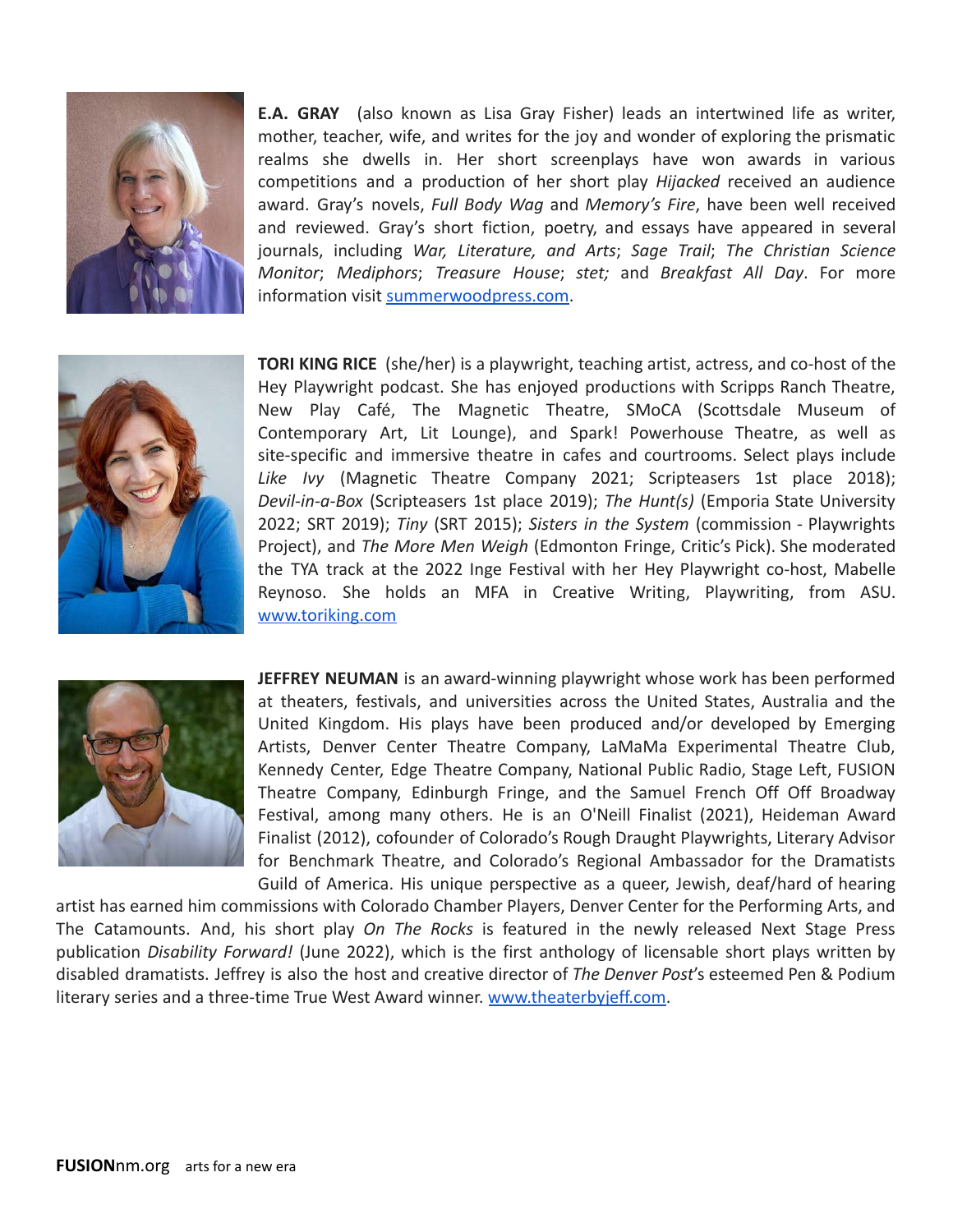

**ROM WATSON** is the author of the full-length plays *Lying Beneath the Surface, Image and Likeness, The Norma Conquests, The Beaumont Reunion,* and *Pinocchio in the Bronx.* 14 of his 31 short plays have been produced, including *Three Syllables of Shame, Mead and Stu go to Seaworld, Mr. Cuddles, Curb Your Urges,* and *Celebrity Death Watch.* Rom's full-length plays have had readings at The Road Theatre, Moving Arts, The MET Theatre, Celebration Theatre, Fierce Backbone and Neo Ensemble Theatre. He is a member of The Alliance of Los Angeles Playwrights and The Dramatists Guild of America. [www.romwatson.com](http://www.romwatson.com/) [@RomWatson](http://twitter.com/@RomWatson)

## **PRODUCTION**

| PROPERTIES MASTER/DECK CHIEF Robyn Phillips |  |
|---------------------------------------------|--|
|                                             |  |
|                                             |  |
|                                             |  |

**\* Member, Actors' Equity Association ^ Associate Member of the Society of Stage Directors and Choreographers**



Actors' Equity Association (AEA), founded in 1913, represents more than 45,000 actors and stage managers in the United States. Equity seeks to advance, promote and foster the art of live theatre as an essential component of our society. Equity negotiates wages and working conditions, providing a wide range of benefits, including health and pension plans. AEA is a member of the AFL-CIO, and is affiliated with FIA, an international organization of performing arts unions. The Equity emblem is our mark of excellence.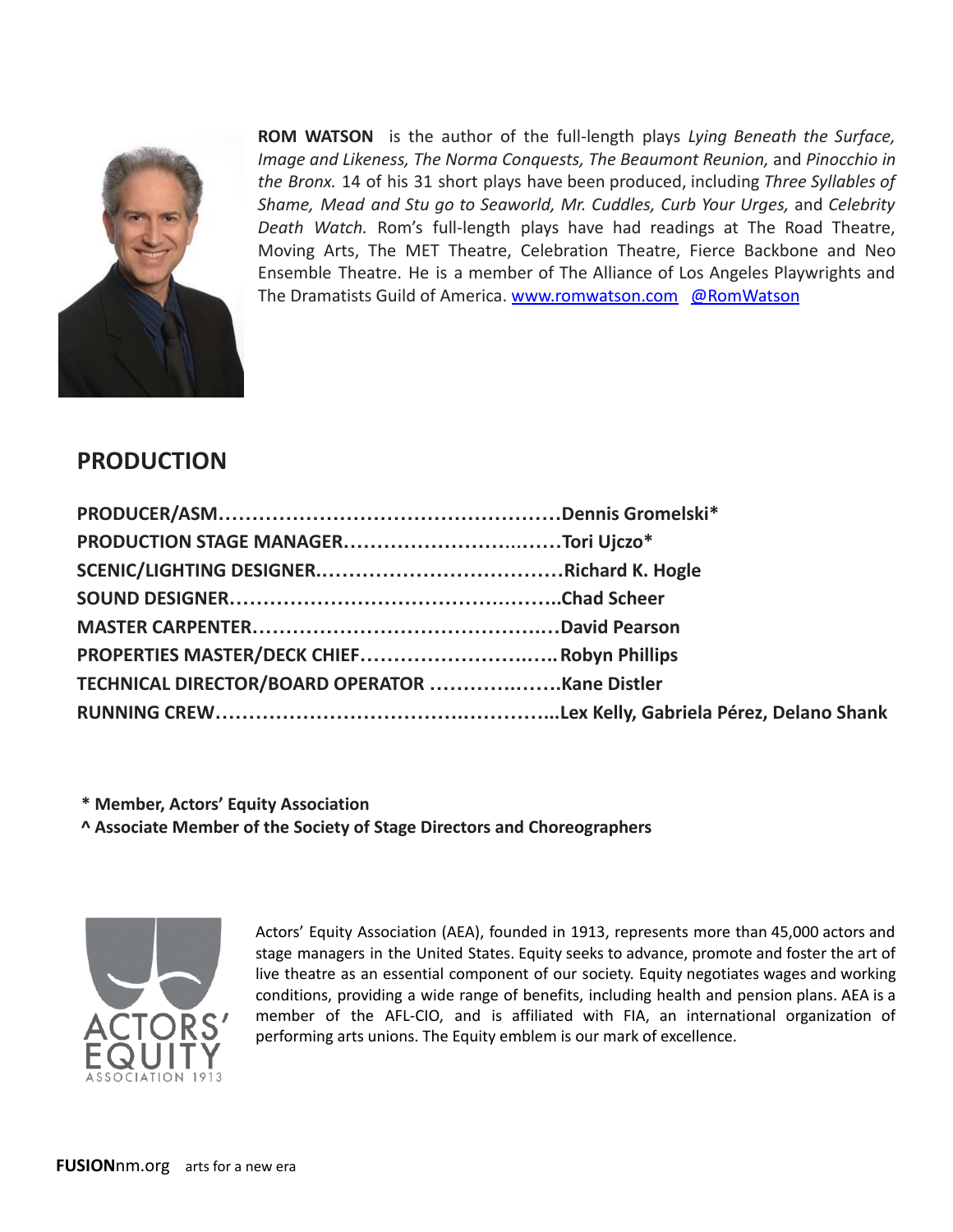## **DIRECTORS / CAST**



**TAIT ALEXANDER** This is Tait's first time being a part of THE SEVEN at FUSION! He studied performance at the University of Colorado Boulder, where he discovered a passion for stage combat. He performed in the Colorado Shakespeare Festival in 2015. He moved to Albuquerque in 2017 and has worked on a myriad of theatrical productions, as an actor and fight choreographer. His NM credits include *Comedy of Errors* with the New Mexico Shakespeare Festival; *She Kills Monsters*, *Lysistrata*, *The Curious Incident of the Dog in the Night-Time*, and *Susan and God* with the Vortex; as well as *How the Stars Used to Shine There* and *Wolves* with Theatre 3. Be sure to catch him in *As You Like It* this summer in the role of Oliver!



**EVENING STAR BARRON** Evening Star is a local actor and company member with Duke City Repertory Theatre, and the Advancement and Communications Manager at Keshet Dance & Center for the Arts. She is currently studying intimacy coordination for theatre and is thrilled to be working with FUSION on this exhibition of newly written work.



**GREY BLANCO** Grey is very pleased to be joining THE SEVEN for his third time. Currently he is workshopping his play *Electric Trilogy Part 1: America the Ingenue* on FUSION's new outdoor stage as a part of the UETF Resiliency Residency and The George J. Jakab Grant from Juilliard. He would like to thank his co-star Kate Costello for her performance as Beatrice in *Much Ado About Nothing* at the Vortex which inspired him into a lifelong love of Shakespeare. Grey lives in New York full time and is happy to be home in New Mexico for the summer!



**PAUL BLOTT\*** Paul is a graduate of Whitworth University in Spokane, WA and is a FUSION veteran. Paul has performed in a variety of FUSION productions; Ensemble in *Lady Chatterly's Lover*, Mark Rothko in *Red*, Clown 1 in *The 39 Steps*, Willy Loman in *Death of a Salesman*. In Los Angeles he performed for several seasons with Will Geers' Theatricum Botanicum. He has also performed in a variety of roles with Shakespeare In Santa Fe. His film and TV credits include *Manhattan*, *Beer for My Horses*, *Longmire*, *In Plain Sight*, *Nightshift*, *Big Kill*, *Silk Road*, *Messiah*, *End of the Road*, and the winner of Cannes Short Film, "Unresolved Phenomena." Paul is happy to be a part of THE SEVEN once again. Paul has been a proud member of Actors' Equity Association since 1980.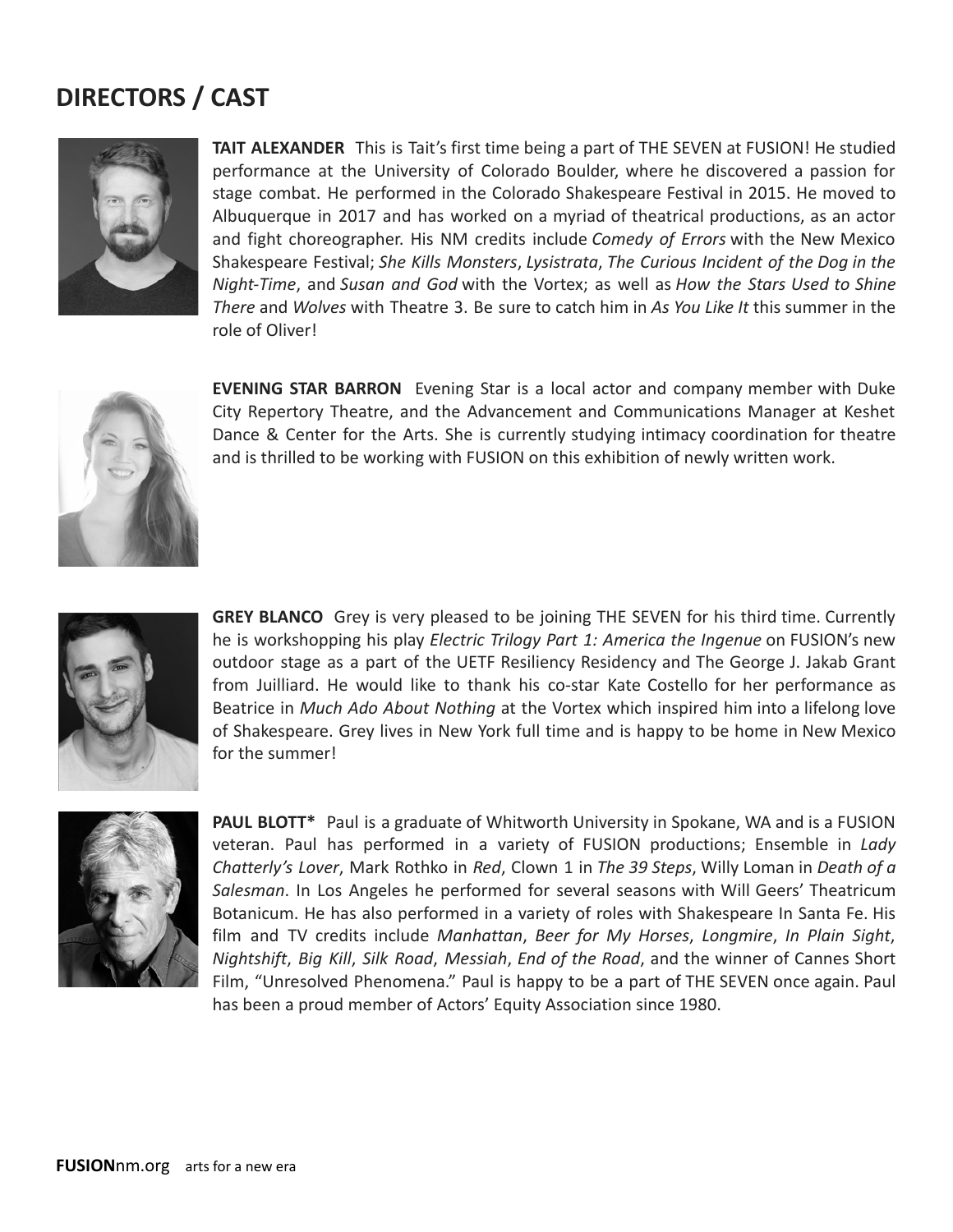

**KATE COSTELLO** Kate is very grateful to return to the theatre after a long time away. Much thanks to her FUSION family, her husband, and her kid Mae.



**MATT HEATH** Matt has been acting, directing, and producing theatre in Albuquerque since 2007 and is thrilled to return to the FUSION stage for his third appearance in THE SEVEN, an event he adores being part of as it is always a treasure trove of delightful people and endless talent. Matt wishes you could have seen *The Antipodes* which was forced to close days before it would open here in March 2020. It was really good. Other notable roles about town include Felix Unger in *The Odd Couple*; Dave Moss in G*lengarry Glen Ross;* Lenny Ganz in *Rumors*; Marc in '*Art';* and Max Prince in *Laughter on the 23rd Floor*. Matt appeared on *Better Call Saul* as a man unhappy with a martini. Matt's directorial efforts include acclaimed productions of *Time Stands Still; Stage Kiss;* and *The Other Place*. Thank you so much for supporting live theatre! Especially now.



**JEN GRIGG\*** (she/they) Jen is thankful to be back in The Land of Enchantment making theater once again with their FUSION Family. This marks her 15th SEVEN as festival curator, having read every script ever submitted to the festival. Other FUSION highlights include: *The Long Christmas Ride Home, The Lieutenant of Inishmore, Boston Marriage,* and *A Lovely Sunday for Creve Coeur*. Upcoming in October, Jen will be performing George Brant's play, *Grounded*. When not engaged on stage, they are a Private Wellness Companion and Internationally Certified Watsu Therapist. www.jgriggwellness.com. She would like to dedicate these performances to her late Papa Dale Grigg.



**NANCY JERIS\*** Nancy is thrilled to be performing with the FUSION family again. Her last productions there were *Outside Mullingar* and *Electric Ballroom.* Also here in Albuquerque she has performed at the National Hispanic Cultural Center as Georgia O'Keeffe in *Still Life.* Prior to moving to New Mexico, she worked at The Mark Taper Forum in Los Angeles as Ninon in *The Devils* with Frank Langella and as Salka Viertel in *Tales from Hollywood* with Paul Sovino. Other Los Angeles productions have included *Name Day* and *Richard III* at The Odyssey with Alfred Molina, *The Trojan Women* at The Getty Museum and *Uncle Vanya* at The Met and Pacific Resident Theatre. She was an original member of John Houseman's UCLA Theatre Group and played Goneril in *King*

*Lear* opposite Morris Carnovsky, *Heartbreak House* as Ariadne with Carroll O'Connor, and *'Tis Pity She's a Whore* and *Peribáñez* in Rep. She toured for six months with Henry Fonda in a production of *The Time of Your Life.* TV Series regular credits include two seasons on the ABC Children's series *Fudge* and two seasons on *Knots Landing*. Nancy has extensive TV credits over a 40 year span and most recently completed roles in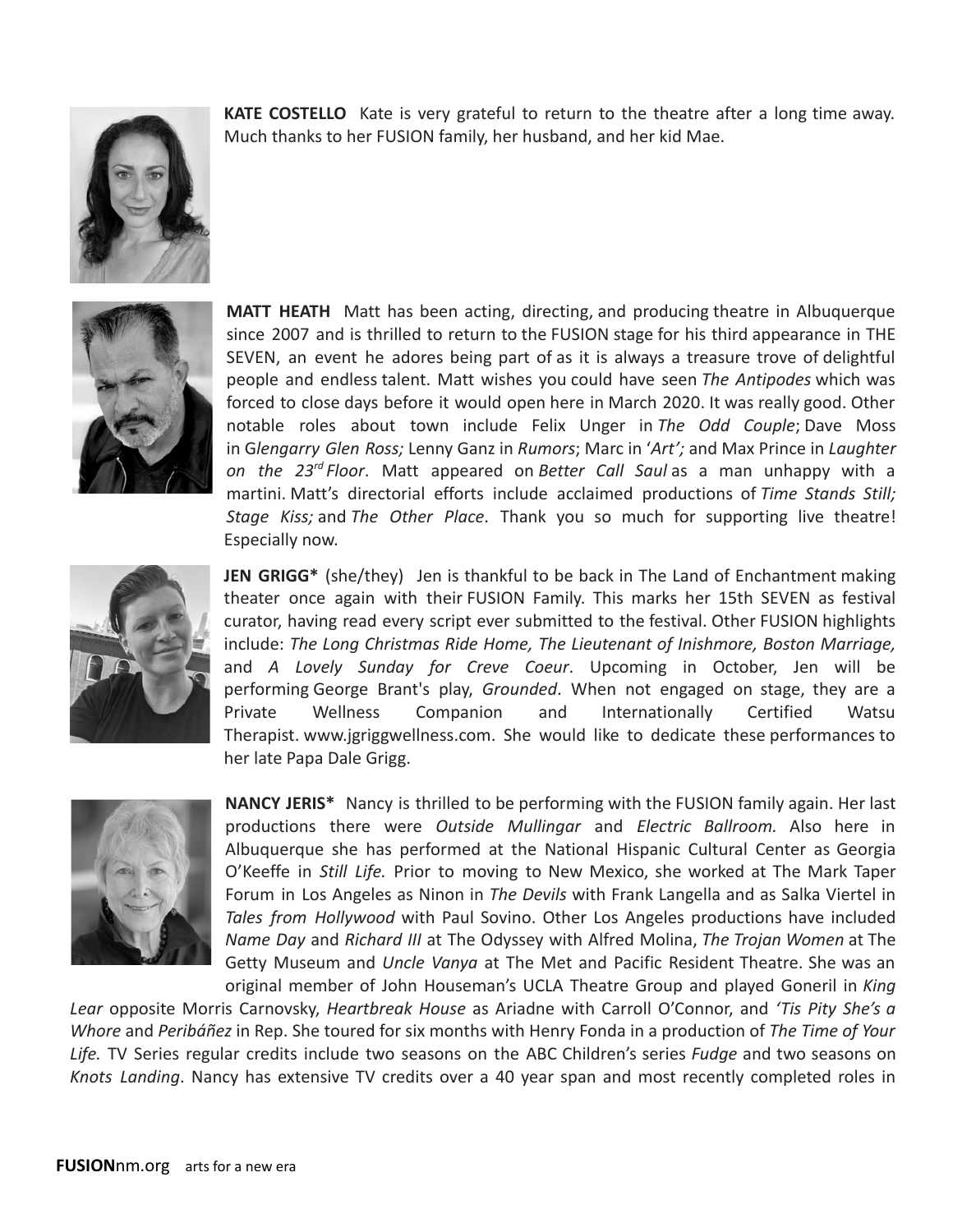*Transcendence, The Guest, Dirty Weekend, Longmire, Better Call Saul, and Preacher,* which were filmed here in New Mexico. She is an Associate Broker at Coldwell Banker Legacy.



**DODIE MONTGOMERY** Dodie is absolutely thrilled to direct for THE SEVEN for the second time. Her first show was *El Mauerkronkite* in 2020. She has also been seen on FUSION main stage in *Escaped Alone*. She has worked extensively with many theatre companies, of special note are Book- It Repertory Theatre Company, Seattle Shakespeare Company, Open Circle Theatre Company, Snowy Range Summer Theatre Company, FUSION Theatre Company, and Tricklock Company. She has been teaching acting and theatre for over twenty years. She is an actor, writer, producer, director for film and theatre, and a visual artist. She has appeared on stage in Kraków, Poland, Belgrade, Serbia, and Beijing, China. She can be seen on *Longmire*, *The Night Shift*, *Manhattan*, *The Brave*, *I Am That*, and *A Can Full of Ashes*. Dodie Montgomery earned her BA in

Theatre and Dance at the University of Wyoming and her MFA in Acting at the University of Texas at Austin.



**GEROME OLONA** Gerome is an Albuquerque local who has been acting, writing, and improvising around town for the better part of a decade. He was most recently seen at FUSION as part of Port 66's production of *Every Minute* by Rhiannon Frazier. He was recently awarded a City of Albuquerque UETF Artist Resiliency Residency and will be presenting a performance series in 2023 with the National Institute of Flamenco. Big thanks to Evening Star for her everlasting support, and to Kane for keeping us all safe.



**JACQUELINE REID\*^** is a founding member of FUSION. Directing credits include the regional premieres of *Fulfillment Center, Lady Chatterley's Lover, Disgraced, Outside Mullingar, Doubt* and *Escaped Alone, The Night Alive, Tribes, Freud's Last Session, Red, The Mandrake, Happy Days, Death of a Salesman, The Lieutenant of Inishmore, Buried Child, Who's Afraid of Virginia Woolf?, A Lie of the Mind, The Unexpected Man, The Long Christmas Ride Home* and the world premieres of *Mad Hattr* and *You Can't Get a Decent Margarita at the North Pole.* **Acting at FUSION:** *Gary: A Sequel to Titus Andronicus, A Doll's House, Part 2, The Moors, Heisenberg, Old Times, Hand to God, The Country House, Stupid Fucking Bird, Annapurna, The Other Place, Vanya & Sonia & Masha &*

*Spike, Humble Boy, Clybourne Park, Other Desert Cities, Time Stands Still, Once in a Lifetime, God of Carnage, The 39 Steps, August: Osage County, Overruled, A Lovely Sunday for Creve Coeur, How the Other Half Loves, The Homecoming, Parlour Song, Suddenly Last Summer, Private Lives, Hedda Gabler, The Glass Menagerie, A Streetcar Named Desire, The Taming of the Shrew, Closer, and Cat on a Hot Tin Roof. Regional: Romeo and Juliet, Agnes of God, Crimes of the Heart, Tribute. Film & Television: Heat Lightning (Best Actress: Bend, Oregon Film Festival), Doc West, Triggerman, In Plain Sight, Unsolved Mysteries, and True Confessions with Adam Arkin. She is a graduate of the North Carolina School of the Arts. Jacqueline is an Associate Member of the Society of Stage Directors and Choreographers and has been a proud member of the Actors' Equity Association since 1983.*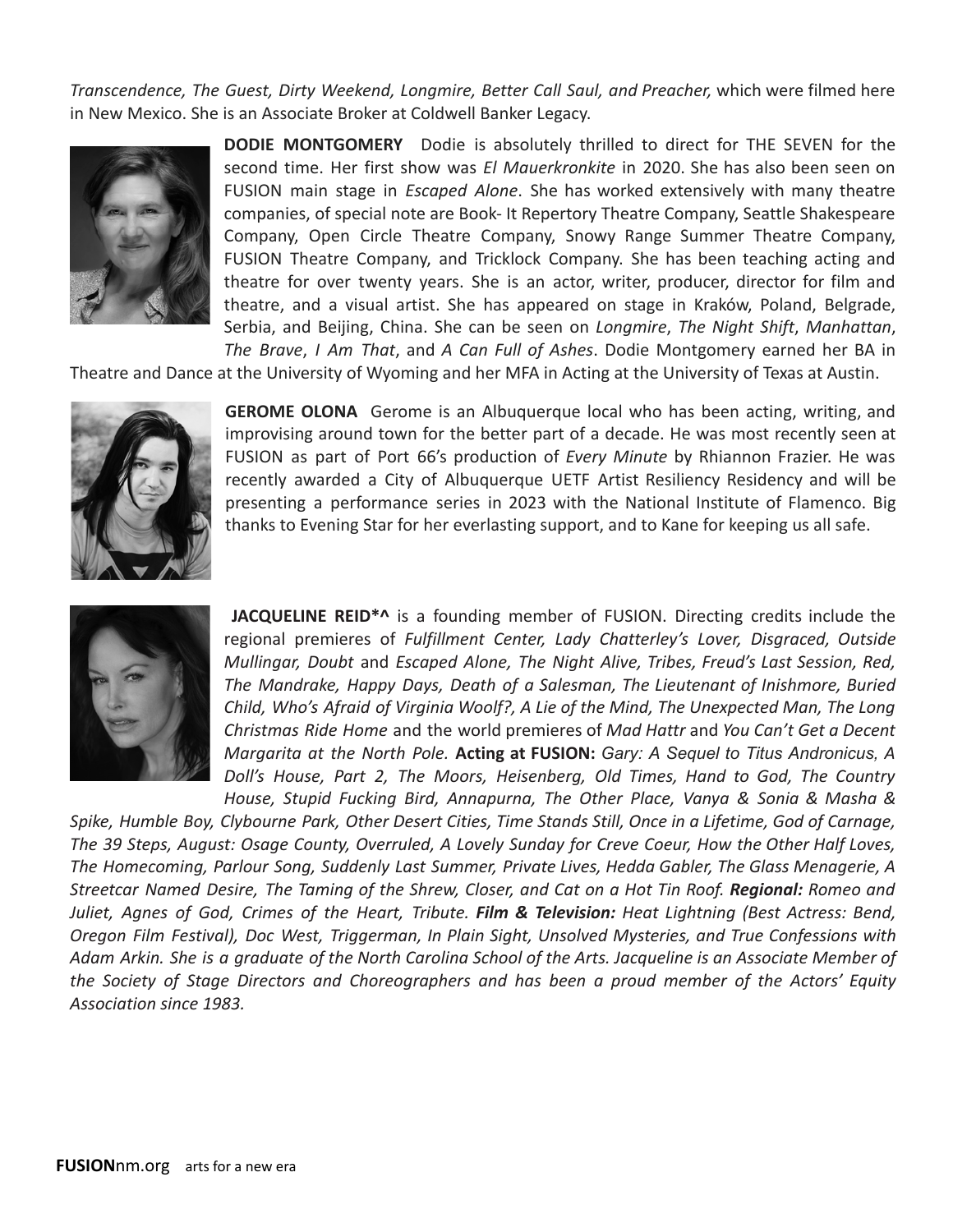

**WENDY SCOTT** Wendy is delighted to be joining FUSION for her tenth year with THE SEVEN! Other productions with FUSION include *The Moors*, *August: Osage County*, *How the Other Half Loves*, and *Death of a Salesman*. Wendy is a BFA graduate of the UNM Theatre Arts Program and has completed her studies as a pastry chef at the Seattle Culinary Academy. Most recently Wendy played Teacher in *Defying Gravity* with Mother Road Theatre Company. She has performed with Duke City Repertory Theatre (*These Shining Lives*, *Ash Tree*), The Vortex (*Lysistrata*, *Three Sisters*), also with Mother Road (*The Penelopiad*, *The Memory of Water*), as well as Sol Arts, KA-Hootz, ALT and the UNM Linnell Festival of New Plays. Wendy works in the Rio Rancho Public Schools as a

teaching artist and project manager with The Santa Fe Opera's ALTO program.



**DAVID SINKUS\*** David is excited to make his SEVEN acting debut. Most recently David was seen as Richard in *Time Stands Still* at The Adobe Rose Theatre. Previous roles include Sharky in *The Seafarer* and the Cabdriver in Hellcab for Mother Road Theatre Company. While in NYC, David originated the roles of Bart/Tom/Carl in the Off-Broadway musical *Johnny Guitar* at the Century Theatre. In addition, he toured Italy, Lebanon and Japan in the La Scala Opera's production of West Side Story. David's US National and Canadian tours include Norman Petty in *The Buddy Holly Story* and Officer Krupke in West Side Story. David has performed in regional theatres all over the country, including La Mirada Center for the Performing Arts in LA, The Ordway Center for

the Performing Arts in MN, Pennsylvania Stage Company, and in Chicago at The Court Theater, Remains Theatre, and Victory Gardens Theatre. David is on the Performing Arts Faculty at Albuquerque Academy and is the host of *Weeknights with David* on Classical 95.5 KHFM. David is a proud member of the Actors' Equity Association.



**ROBB SISNEROS** Robb returns to FUSION to direct for his eighth THE SEVEN. Directing credits here also include *Meteor Shower*, *The Moors*, *The Reindeer Monologues*, *I Love You-You're Perfect-Now Change!*, *The Last 5 Years*, *Mister Paradise*, *Boston Marriage*, and *The 39 Steps*. He is the president of the NM High School Musical Theatre Enchantment Awards. Currently Robb is also directing *Naked Man* with the New Mexico Gay Men's Chorus performing at the end of June; and *The Hunchback of Notre Dame* which opens July 29 at Musical Theatre Southwest.



**WILLIAM STERCHI** This is William's first appearance in THE SEVEN, but he is grateful to be among the first members of the FUSION family, having performed in their inaugural main stage production of *Closer* in 2002. Other notable company credits include *August: Osage County*, *The Lieutenant of Inishmore*, *Who's Afraid ofVirginia Woolf?*, *Hedda Gabler*, *You Can't Take It With You* and *The Miracle of Ballydonal*. Over 65 NMfilm and television credits include *Outer Range*, *Hell or High Water*, *Gold*, *Midnight Texas* and *Breaking Bad*. A proud member of SAG-AFTRA, he served as former President and Local Board member of theNM Screen Actors Guild and SAG-AFTRA NM.